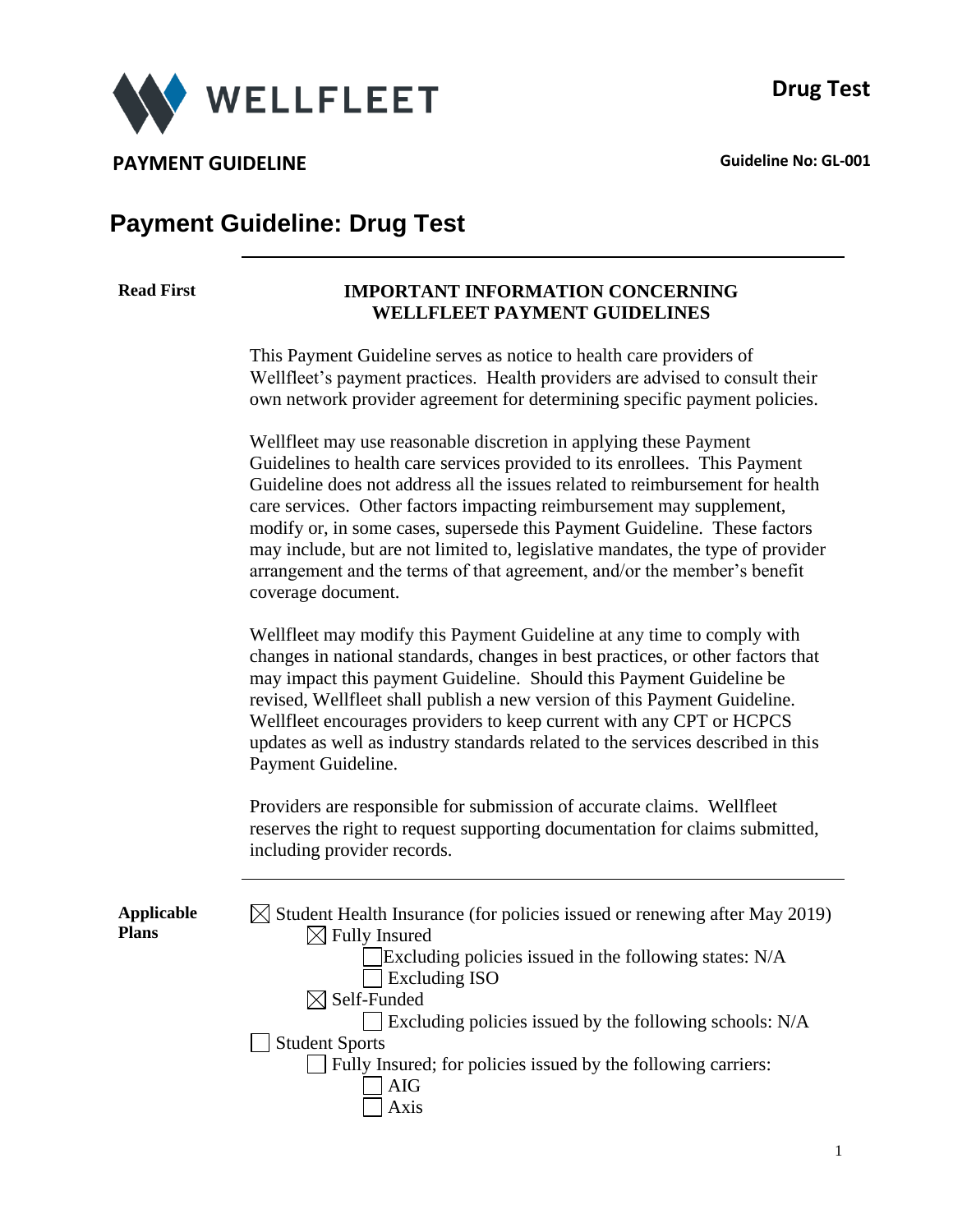

|                    | Insurance<br>Self-Funded<br>carriers:<br><b>AIG</b><br>Axis<br>$\boxtimes$ Self-Funded Employer Insurance                                                                                                                                                                                                                                                                                                                                                                                                                                                                                                      | Commercial Casualty Insurance Company/Wellfleet<br>Fully Insured Student Accident; for policies issued by the following<br>Excluding policies issued by the following employers: N/A | $\Box$ Excluding policies issued by the following schools: N/A<br>Commercial Casualty Insurance Company/Wellfleet Insurance                                                                                                                                                                                                               |  |
|--------------------|----------------------------------------------------------------------------------------------------------------------------------------------------------------------------------------------------------------------------------------------------------------------------------------------------------------------------------------------------------------------------------------------------------------------------------------------------------------------------------------------------------------------------------------------------------------------------------------------------------------|--------------------------------------------------------------------------------------------------------------------------------------------------------------------------------------|-------------------------------------------------------------------------------------------------------------------------------------------------------------------------------------------------------------------------------------------------------------------------------------------------------------------------------------------|--|
| Purpose            | Drug tests have been identified as an area of possible high financial abuse by<br>providers due to the potential for frequent utilization through standing orders<br>and/or up-graded level testing. Drug tests are often performed more<br>frequently or at a higher level than appropriate. Drug tests should not be<br>performed solely due to "standing orders" and only should only be performed<br>at the qualitative or quantitative level required for the situation. This policy is<br>to assure Wellfleet only pays for medically necessary drug tests and avoids<br>paying for abuse of drug tests. |                                                                                                                                                                                      |                                                                                                                                                                                                                                                                                                                                           |  |
| Scope              | All drug tests with the following CPT codes:                                                                                                                                                                                                                                                                                                                                                                                                                                                                                                                                                                   |                                                                                                                                                                                      |                                                                                                                                                                                                                                                                                                                                           |  |
|                    | 80305-80307                                                                                                                                                                                                                                                                                                                                                                                                                                                                                                                                                                                                    | 82075                                                                                                                                                                                | G0434                                                                                                                                                                                                                                                                                                                                     |  |
|                    | 80320-80326                                                                                                                                                                                                                                                                                                                                                                                                                                                                                                                                                                                                    | 83992                                                                                                                                                                                | G0477-G0483                                                                                                                                                                                                                                                                                                                               |  |
|                    | 80332-80377                                                                                                                                                                                                                                                                                                                                                                                                                                                                                                                                                                                                    | G0431                                                                                                                                                                                | G6030-G6058                                                                                                                                                                                                                                                                                                                               |  |
| <b>Definitions</b> | tissue for the presence of certain drug classes<br>weekly.                                                                                                                                                                                                                                                                                                                                                                                                                                                                                                                                                     | the presence of individual drugs within a class                                                                                                                                      | <b>Presumptive Drug Class Screening:</b> An initial assay of urine, blood or other<br><b>Definitive Drug Testing:</b> An initial assay of urine, blood or other tissue for<br><b>Random Drug Testing:</b> Administration of a drug class screening test on<br>different days of the week/different weeks of the month, no more often than |  |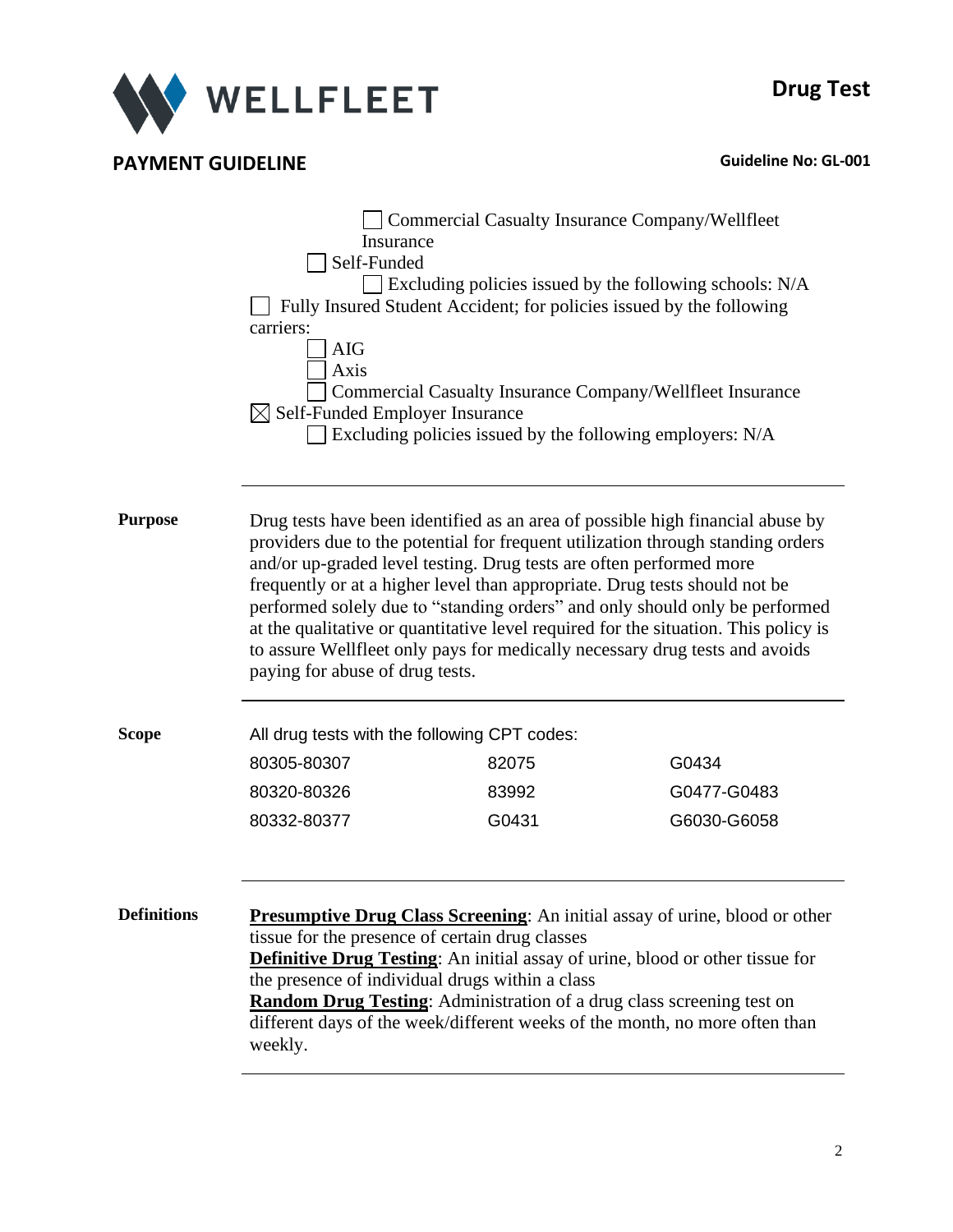

- **Guidelines** 1. Wellfleet will only pay for appropriate drug tests. The following tests performed under the following circumstances are considered inherently appropriate:
	- A. A presumptive drug class screen when performed under the following circumstances:
		- (1). During an episode of Emergency Room care (one per episode)
		- (2). During an episode of acute inpatient level of care
		- (3). Upon admission into a substance abuse rehabilitation program
		- (4). During an initial pregnancy examination
		- (5). Prior to general anesthesia
		- (6). Random drug testing during treatment for substance abuse\*
		- (7). Random drug testing to assure compliance with an opiate\* treatment agreement
		- \*May require medical record review
	- B. A definitive drug test under the following circumstances:
		- (1). A presumptive drug class screen has returned a positive result AND
		- (2). The results of a definitive drug test will affect the course of the member's treatment

All claims for drug tests may be pended for information supporting the appropriateness as per administrative and/or medical review. Medical records will always be required to support the medical necessity for a definitive drug test.

- 2. Requirements for information supporting the appropriateness of drug tests:
	- A. All documentation must be maintained in the member's record and available to Wellfleet upon request.
	- B. Every page of the record must be legible and include appropriate member identification information [e.g., complete name, dates of service(s)]. The record must include the identity of the physician or non-physician practitioner responsible for and providing the care of the member.
	- C. If requested for review, the submitted record should support the use of the selected ICD-CM code(s). The submitted CPT/HCPCS code should describe the service performed. Documentation maintained by the ordering provider/treating provider must indicate the reason/requirement for performing the specific drug test. All tests must be ordered in writing by the treating provider and all drugs/drug classes to be tested must be indicated in the order. Orders which include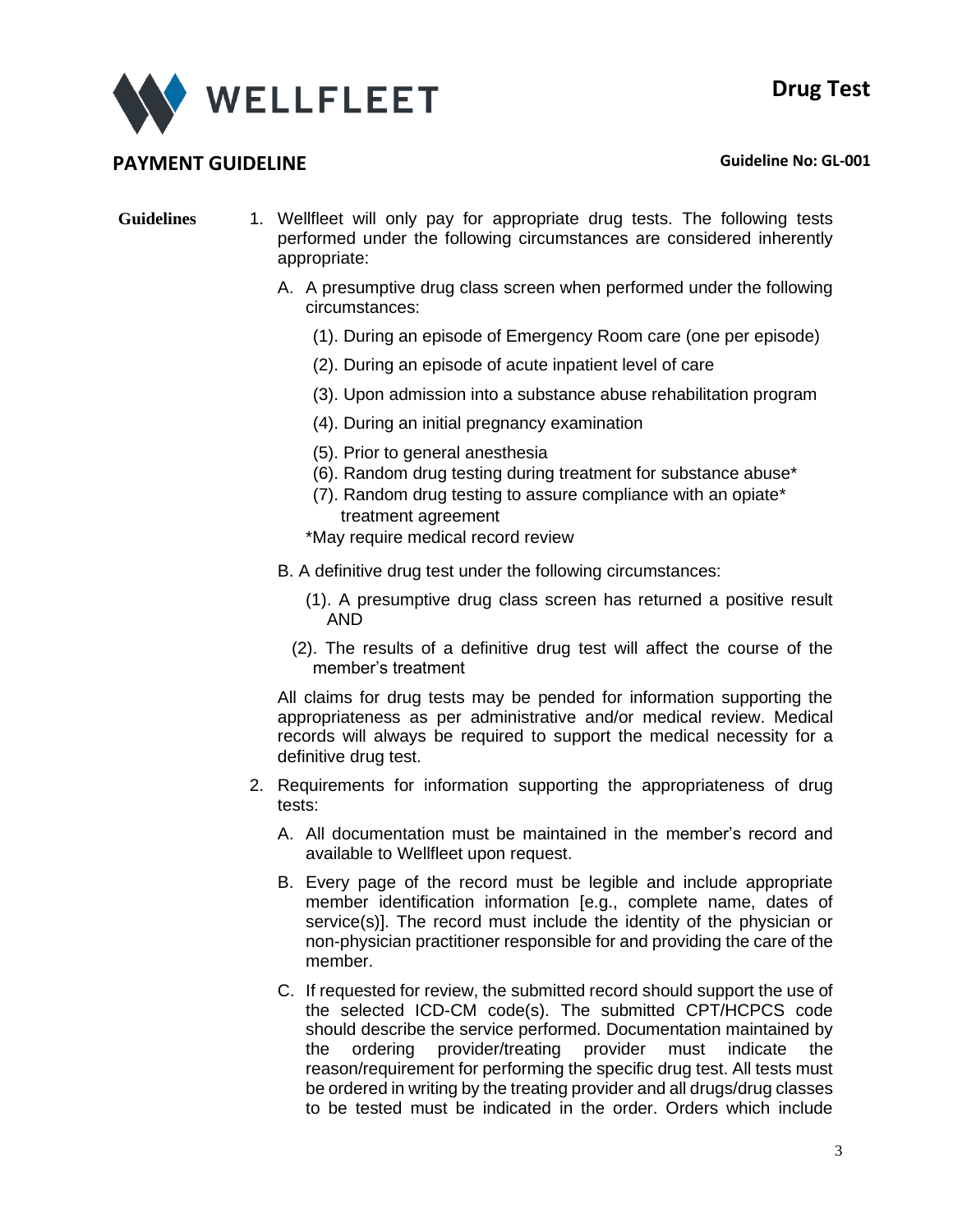

statements such as "conduct additional testing as needed or custom profile" will not be accepted by Wellfleet.

- D. If the provider of the service is other than the ordering/referring provider, the service provider must maintain printed copy documentation of the lab results, along with printed copies of the ordering/referring provider's order for the specific drug test. The ordering provider must include the clinical indication in the order for the specific drug test
- 3. A full panel screen should only be considered for initial testing when appropriate or when the member's behavior suggests the use of drugs not identified on the original screening. Documentation must support the justification for conducting a full panel screening. Subsequent testing should only be conducted for those substances identified on the member's initial profile
- 4. The preferred method of drug testing for a member with a history of poly-substance abuse during the monitoring period is by utilization of a multi-drug screening kit (qualitative analysis by multiplex method for 2- 15 drugs or drug classes).
- 5. Confirmatory Testing: Drug confirmation (G0480-G0483) by a second method is indicated when either of the following has occurred:
	- A. The result of the screen is positive.
	- B. The result is negative and the negative finding is inconsistent with the patient's medical history and/or treatment plan. For coverage of confirmatory testing, the test results must be necessary for treatment planning and be requested by the ordering physician. Written orders are required.
- 6. Wellfleet may cover drug testing for medical conditions, such as those listed below, when appropriate and when treatment planning by the requesting provider is dependent upon the test results.
	- A. Altered mental status
	- B. Medical or psychiatric condition where drug toxicity may be a contributing factor
	- C. Fetal withdrawal syndrome
	- D. Possible exposure of the fetus to illicit drugs taken by the mother
	- E. To assess and treat Members with substance abuse disorders
	- F. To assess adherence to prescribed medications
- 7. All drug testing should be performed at an appropriate frequency based on clinical needs. Substance abuse treatment adherence is often best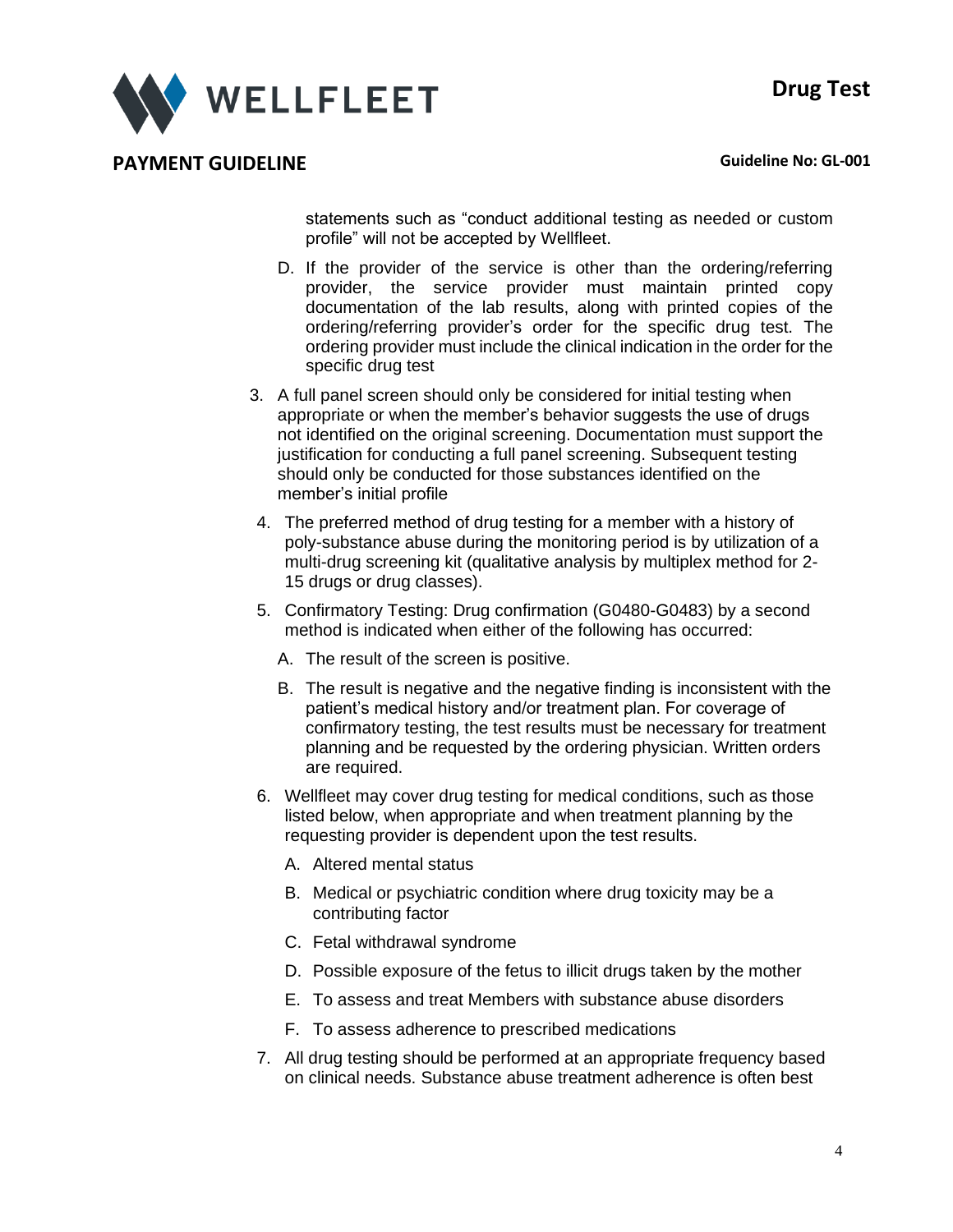

measured through random testing rather than frequent scheduled testing

- 8. Wellfleet does not cover drug testing in any of the following circumstances:
	- 1. Testing ordered by third parties, such as school, courts, or employers or requested by a provider for the sole purpose of meeting the requirements of a third party
	- 2. Testing for residential monitoring
	- 3. Routine urinalysis for confirmation of specimen integrity.

- **References** 1. Substance Abuse and Mental Health Services Administration. (2012) *Clinical drug testing in primary care*. TAP Series 32, HHS Publication No. SMA 12-4668. Rockville, MD: Substance Abuse and Mental Health Services Administration.
	- 2. Urine Drug Testing. Practice resources. New Hampshire Medical Society. Accessed 10/19/18 @ [https://www.nhms.org/sites/default/files/Pdfs/UrineDrugTestingguide.p](https://www.nhms.org/sites/default/files/Pdfs/UrineDrugTestingguide.pdf) [df](https://www.nhms.org/sites/default/files/Pdfs/UrineDrugTestingguide.pdf)
	- 3. Center for Substance Abuse Treatment. Substance Abuse: Clinical Issues in Intensive Outpatient Treatment. Rockville (MD): Substance Abuse and Mental Health Services Administration (US); 2006. (Treatment Improvement Protocol (TIP) Series, No. 47.) Appendix B. Urine Collection and Testing Procedures and Alternative Methods for Monitoring Drug Use. Available from: <https://www.ncbi.nlm.nih.gov/books/NBK64092/>

**Change History**

| <b>Version</b>   | <b>Effective</b><br>Date | <b>Next Review Date</b> |
|------------------|--------------------------|-------------------------|
| 1.0              | 1/1/2019                 | 1/1/2020                |
| 1.0 (No changes) | 1/1/2019                 | 9/1/2020                |
| 2.0              | 9/1/2020                 | 9/1/2021                |
|                  | 9/1/2021                 | 1/2022                  |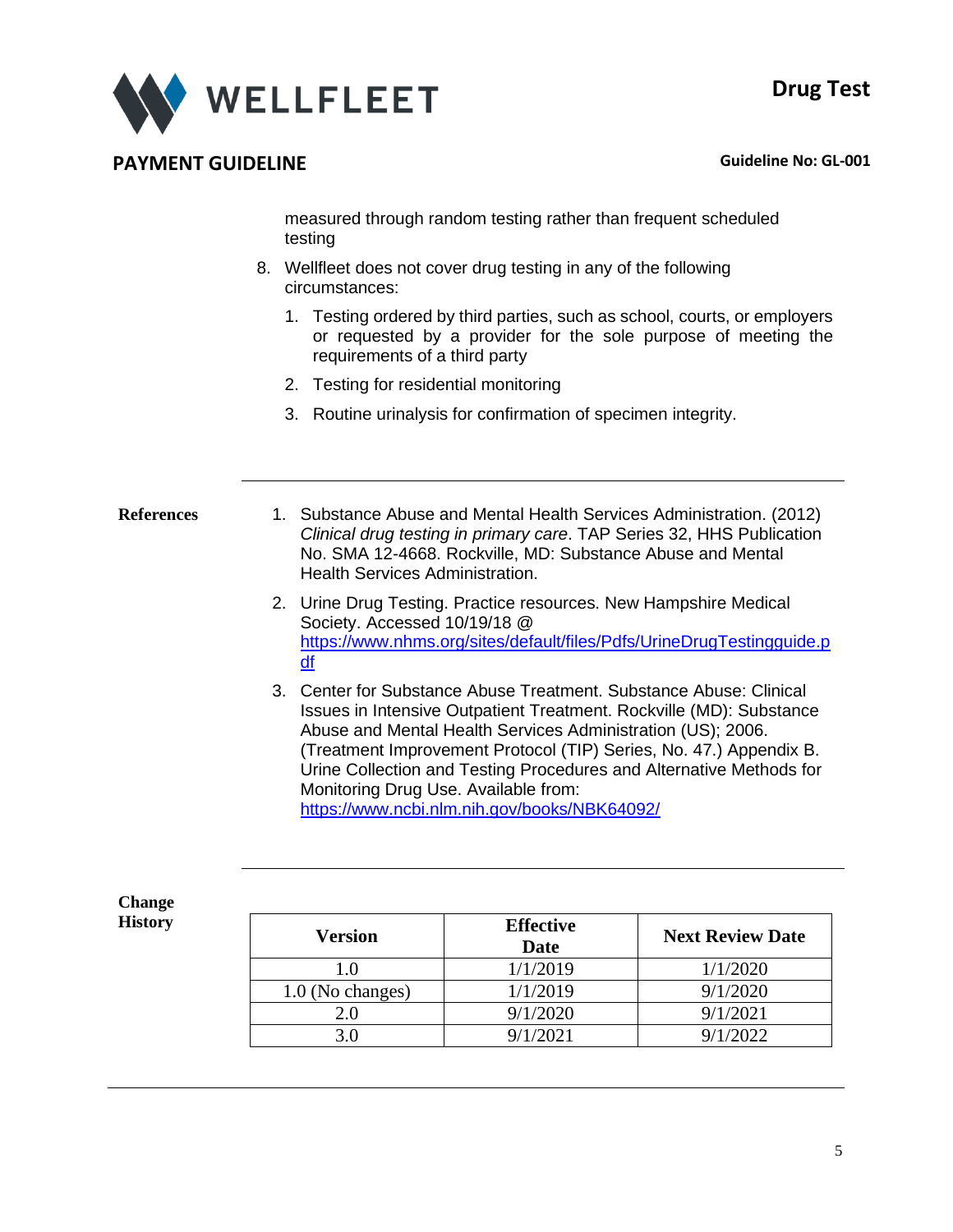

### **(INTERNAL USE ONLY)**

**Related Documents:** • Wellfleet Administrative Procedure: Drug Screen Guideline \\ATHENA\Shared Document Library\$\Claims Processing\Training\Claims & CSR Training Manual\18.0 Guidelines\Guidelines\ Drug Screen Guideline

| <b>Authorization</b> |            | <b>NAME</b>         | <b>TITLE</b>         | <b>SIGNATURE</b> | <b>DATE</b> |
|----------------------|------------|---------------------|----------------------|------------------|-------------|
| Log                  | Prepared   | Barrie Baker,       | <b>Chief Medical</b> | Dan Blow         | 8/2/19      |
|                      | by:        | MD, MBA             | Officer              |                  |             |
|                      | Authorized | <b>Brad Newell</b>  | Chief                |                  | 9/24/19     |
|                      | by:        |                     | Financial            |                  |             |
|                      |            |                     | Officer              |                  |             |
|                      | Authorized | <b>Barrie Baker</b> | <b>Chief Medical</b> | Baiteling        | 9/13/19     |
|                      | by:        | MD, MBA             | Officer              |                  |             |
|                      |            |                     |                      |                  |             |

**Original Effective Date** 1/1/2019

| <b>Review Log</b> | <b>VERSION</b> | <b>DATE</b><br><b>REVIEWED</b> | <b>REVIEWER</b><br><b>NAME/TITLE</b>                     | <b>SIGNATURE</b> | <b>NEXT</b><br><b>REVIEW</b><br><b>DATE</b> |
|-------------------|----------------|--------------------------------|----------------------------------------------------------|------------------|---------------------------------------------|
|                   | 1.0            | 12/18/2019                     | Jennifer<br>Stevens/<br>Director of<br>Pharmacy          |                  | 9/1/2020                                    |
|                   | $1.0 - > 2.0$  | 6/9/2020                       | Barrie<br>Baker, MD,<br>MBA, Chief<br>Medical<br>Officer | nun              | 9/1/2021                                    |
|                   | 3.0            | 9/8/2021                       | Barrie<br>Baker, MD,<br>MBA, Chief                       |                  | 9/1/2022                                    |